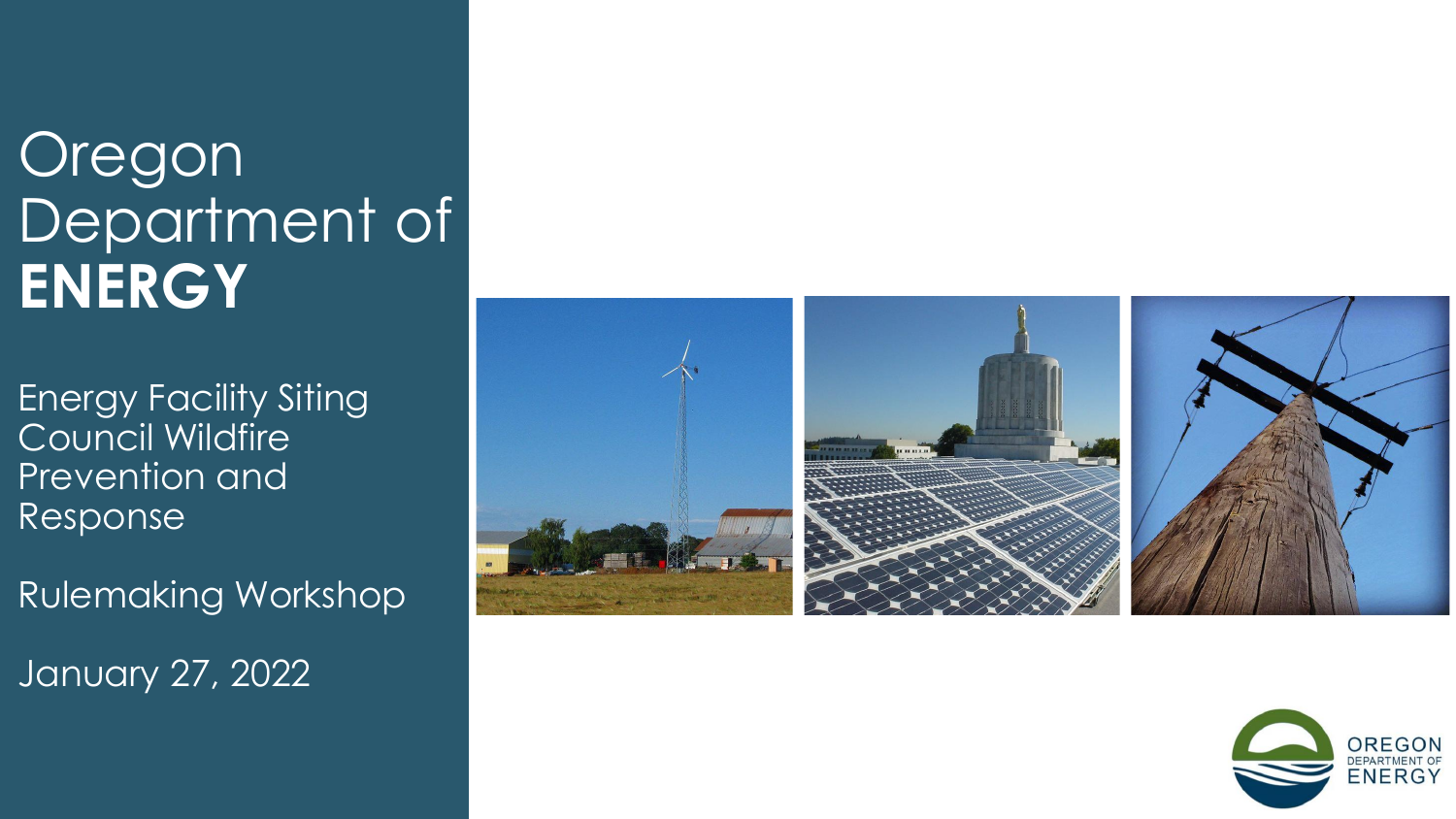### Agenda

- Workshop Overview & Introductions
- Rulemaking Background & Policy Context
- Policy Discussion Topics
	- Regulatory Approach
	- Applicability
	- Risk Analysis
	- Preventative Actions and Programs
	- Other Standards and Requirements
- Wrap Up and Next Steps

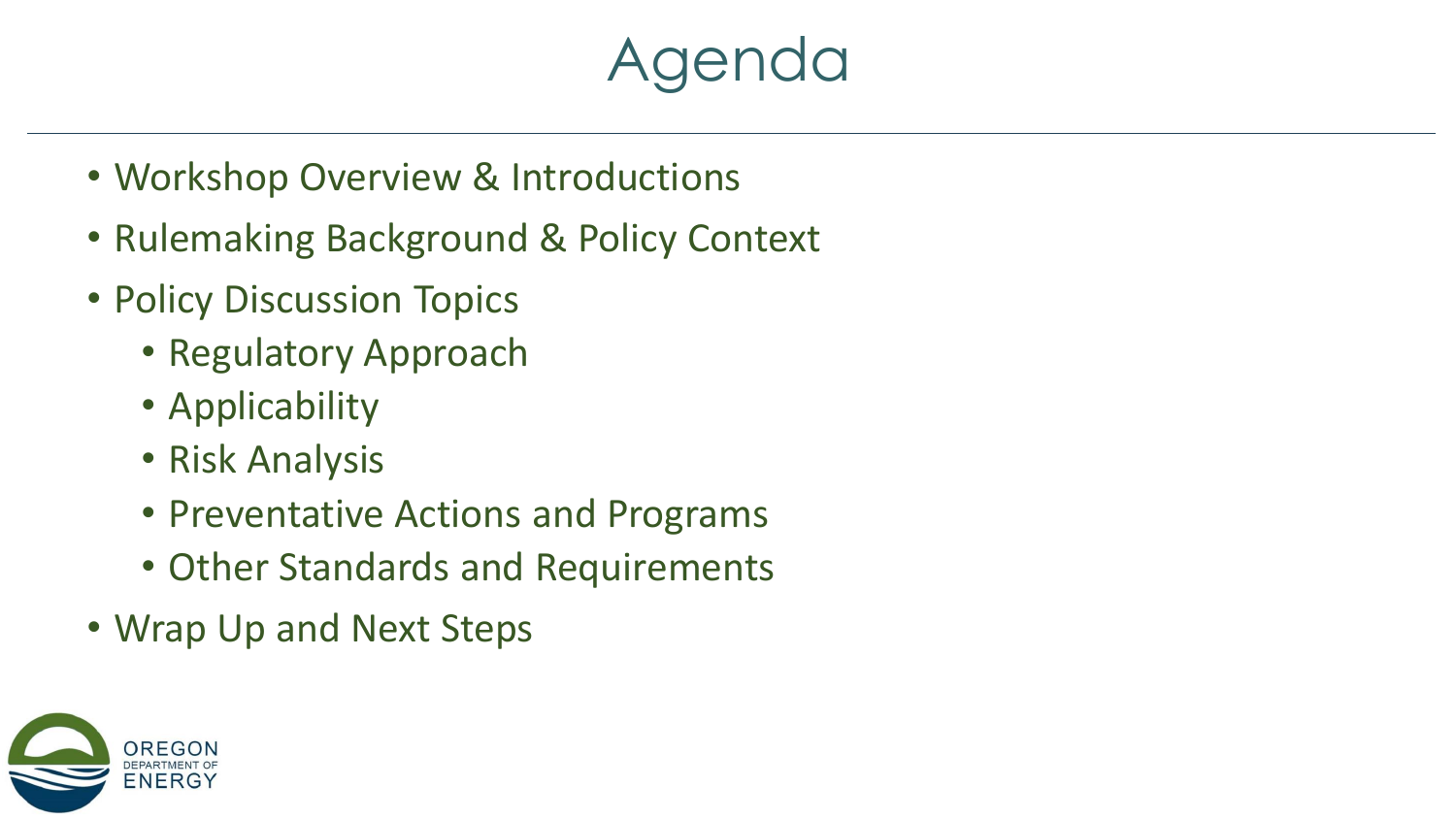## Workshop Overview

- To raise your hand in teams:
	- Click show reactions in the upper-right area of the screen
	- Then click raise your hand
- To mute/unmute yourself click the microphone icon at the bottom of the screen or ctrl+shift+M:
- This meeting is being recorded. Recordings and other materials will be available from the Council's Rulemaking Website





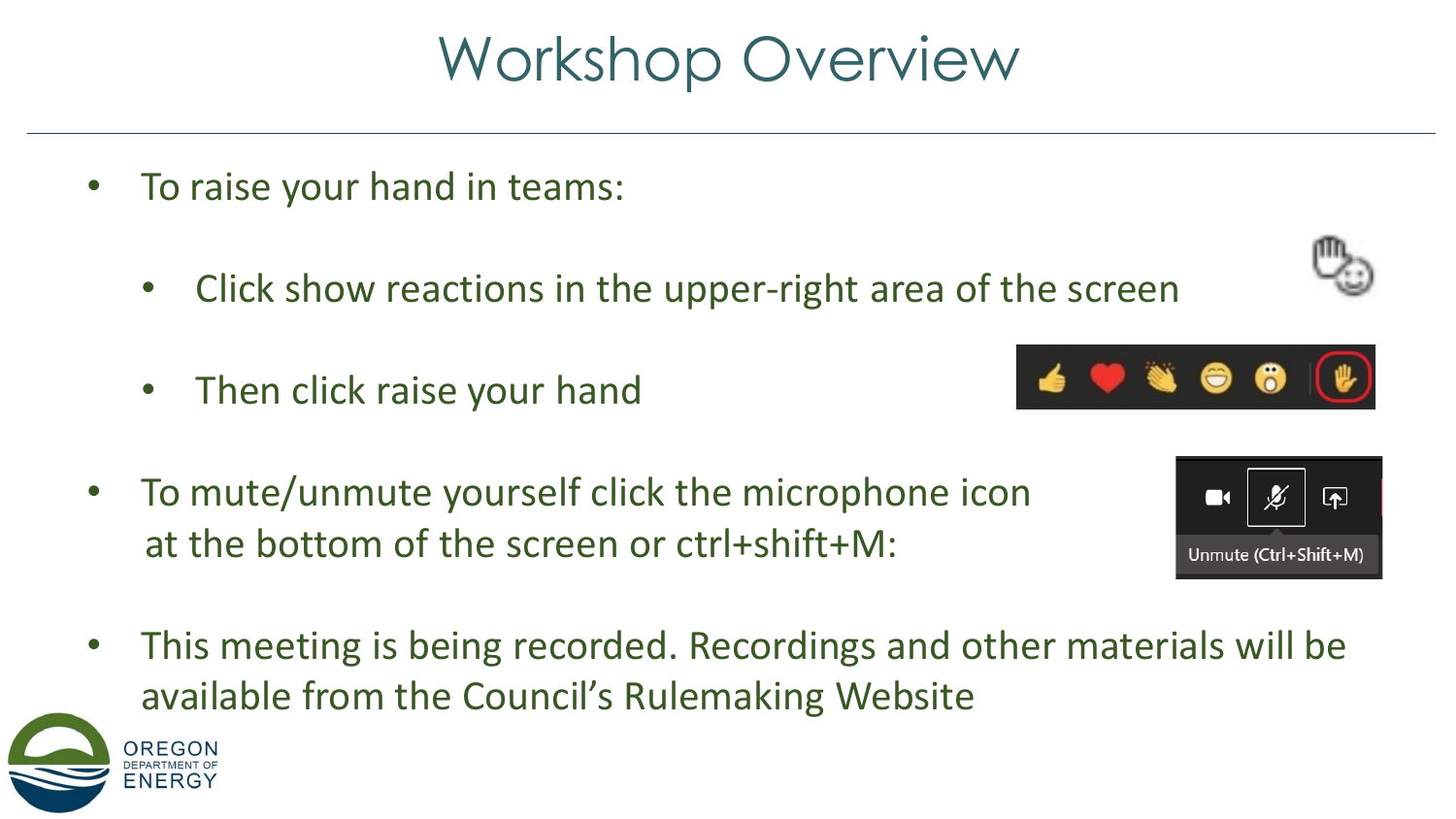# Wildfire Policy In Oregon

- The Oregon Public Utility Commission (PUC) opened a rulemaking related to wildfire risk mitigation and planning in August 2020.
- SB 762 (2021) established new standards for electric utility Wildfire Protection Plans, statewide risk analysis, and wildfire mitigation efforts.
- The PUC adopted permanent rules for Wildfire Protection Plans in December 2021. Supplemental rulemaking is ongoing.
- Oregon's three investor-owned electric utilities submitted 2022 Wildfire Protection Plans to PUC in December.

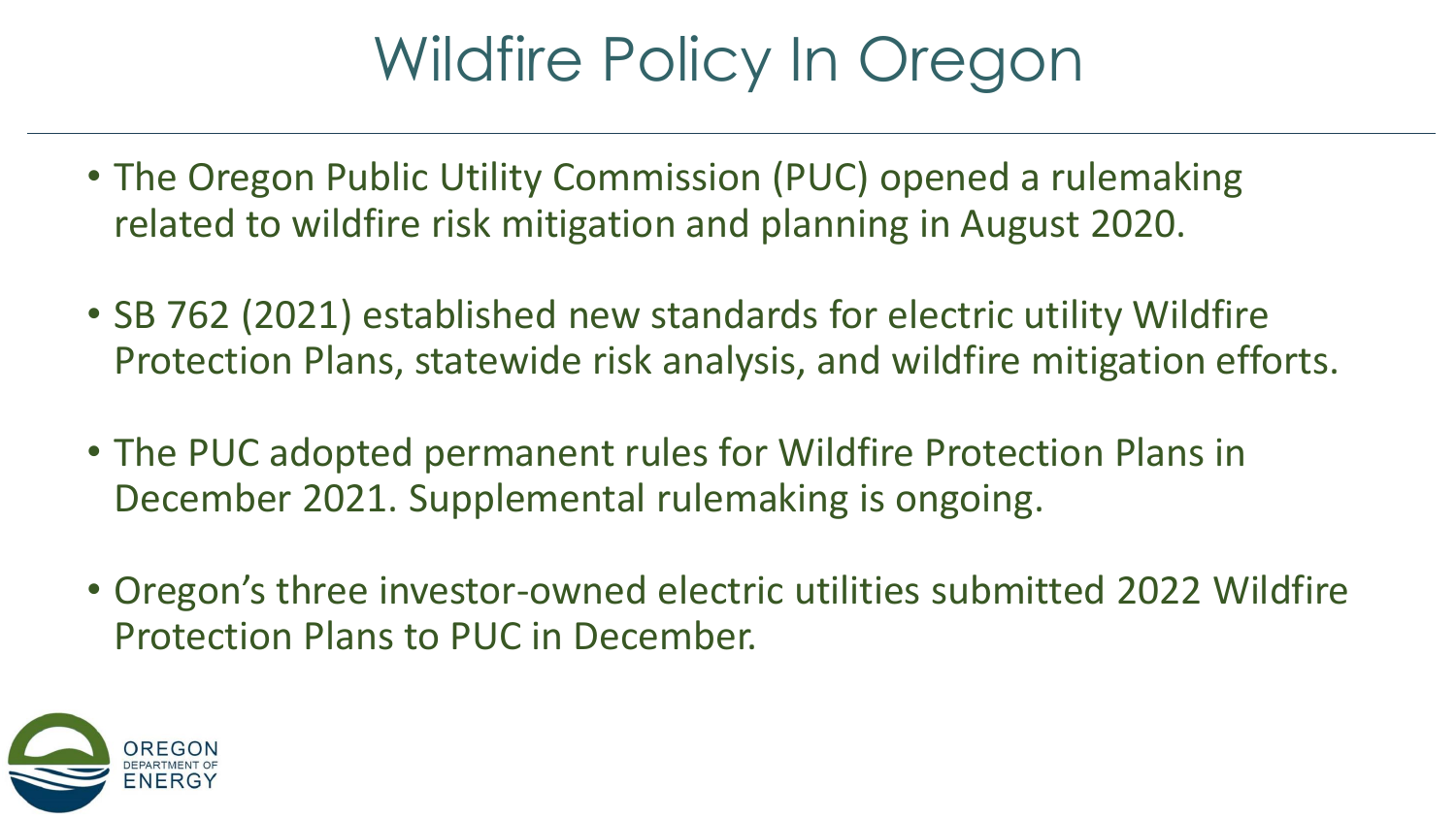# Need for Rulemaking

- Climate change is increasing the frequency and severity of wildfires in Oregon and across the Western United States.
- Several catastrophic fires, including the 2018 Camp Fire in California, were found to have been caused by electric infrastructure.
- Documented cases of wildfire at or caused by renewable energy generation facilities or associated transmission lines have raised concerns about fire safety.



Photo Credit: North Gilliam Fire Protection District. Source: https://katu.com/news/local/wind-turbine-sparksfire-in-arlington

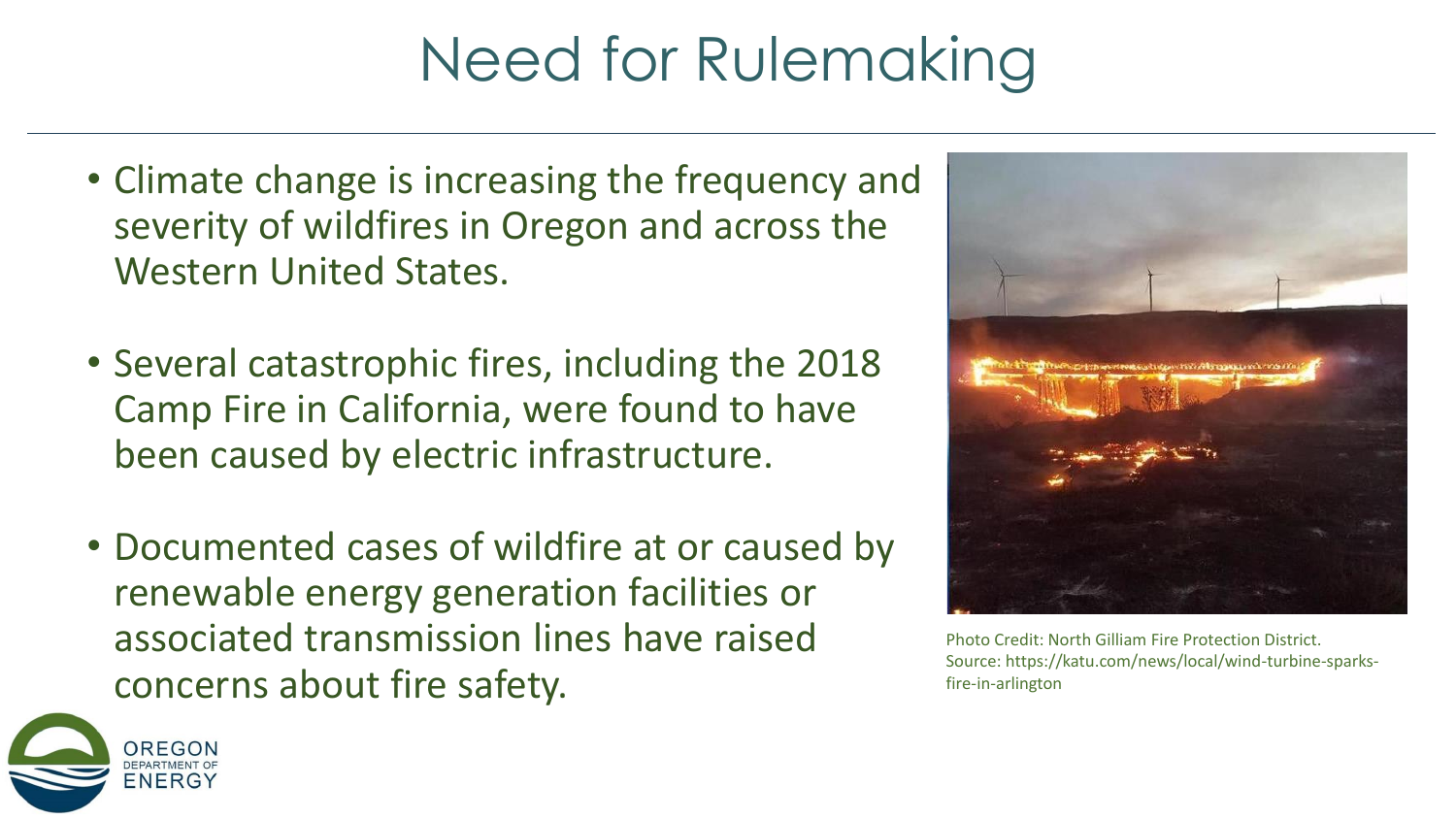## Current EFSC Regulatory Approach

- To issue a site certificate the Council must find:
	- "\* \* \* the applicant has demonstrated the ability to design, construct and operate the proposed facility \* \* \* in a manner that protects public health and safety \* \* \*" OAR 345-022-0010(1)
	- "\* \* \* the construction and operation of the facility, taking into account mitigation, are not likely to result in significant adverse impact to the ability of public and private providers \* \* \* to provide \* \* \* fire protection \* \* \*" OAR 345-022-0110(1).

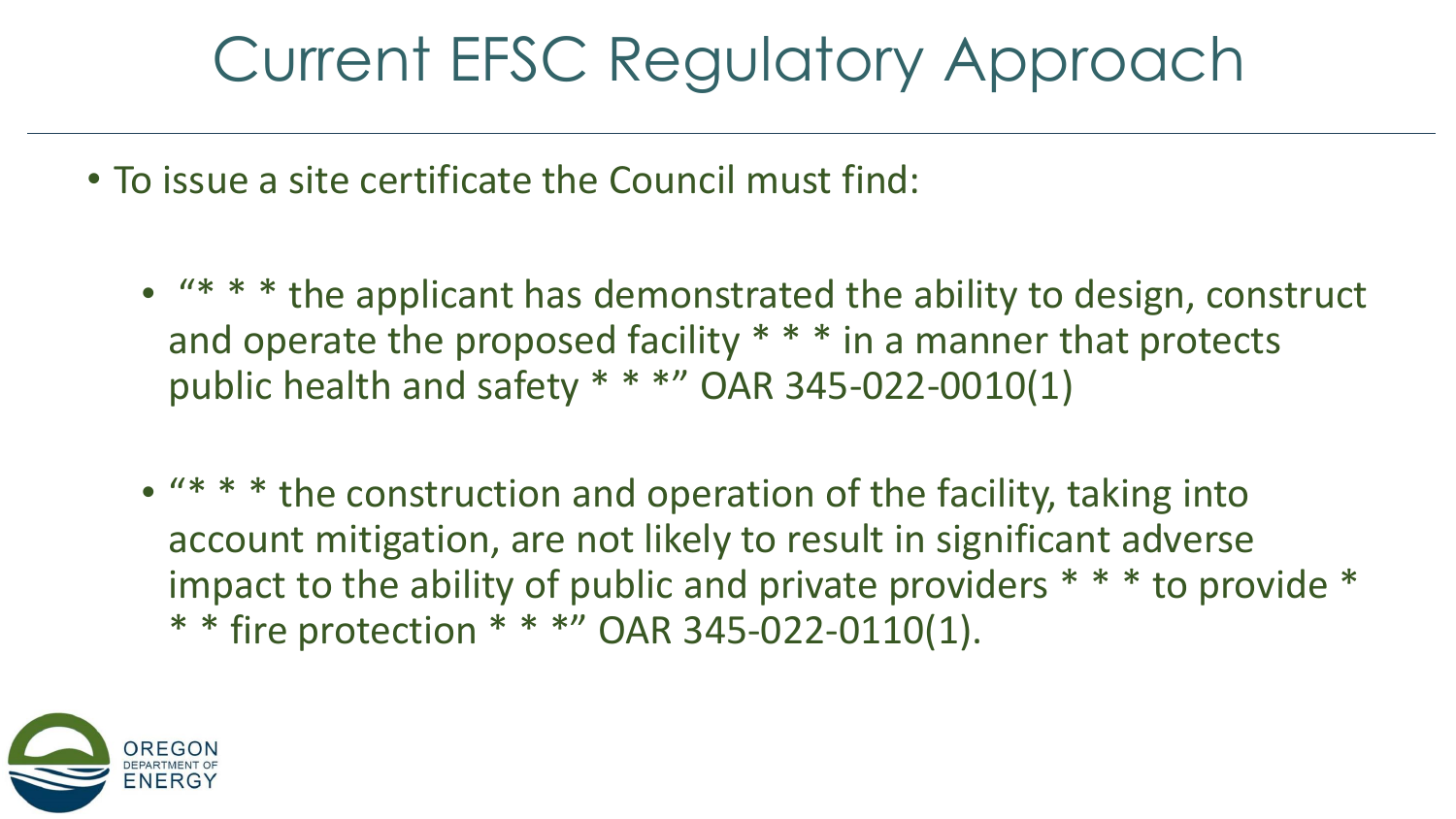### Fire-related Assessment – ASCs/RFAs

#### **Exhibit D – Organizational Expertise**

- Description of 49 CFR 173.185 for safe transport of lithium-ion batteries (e.g. prevention of dangerous evolution of heat; prevention of short-circuits)
- Rarely any evaluation of fire related public health and safety risks from or to energy facility

#### **Exhibit K – Land Use**

- Development/fire risk standards may be included in local zoning ordinances limited in facility component applicability
	- Josephine County Rural Land Development Code Article 76 Wildfire and Emergency Safety Standards
	- Wasco County Land Use Development Ordinance Chapter 10 Fire Safety Standards

#### **Exhibit U - Public Services**

OREGON

ENERG)

- Construction Fire Risk: Risk and mitigation measures are typically included
- Operational Fire Risk: Rarely evaluated; typically focuses on project location and service provider territory/jurisdiction, rather than risk/mitigation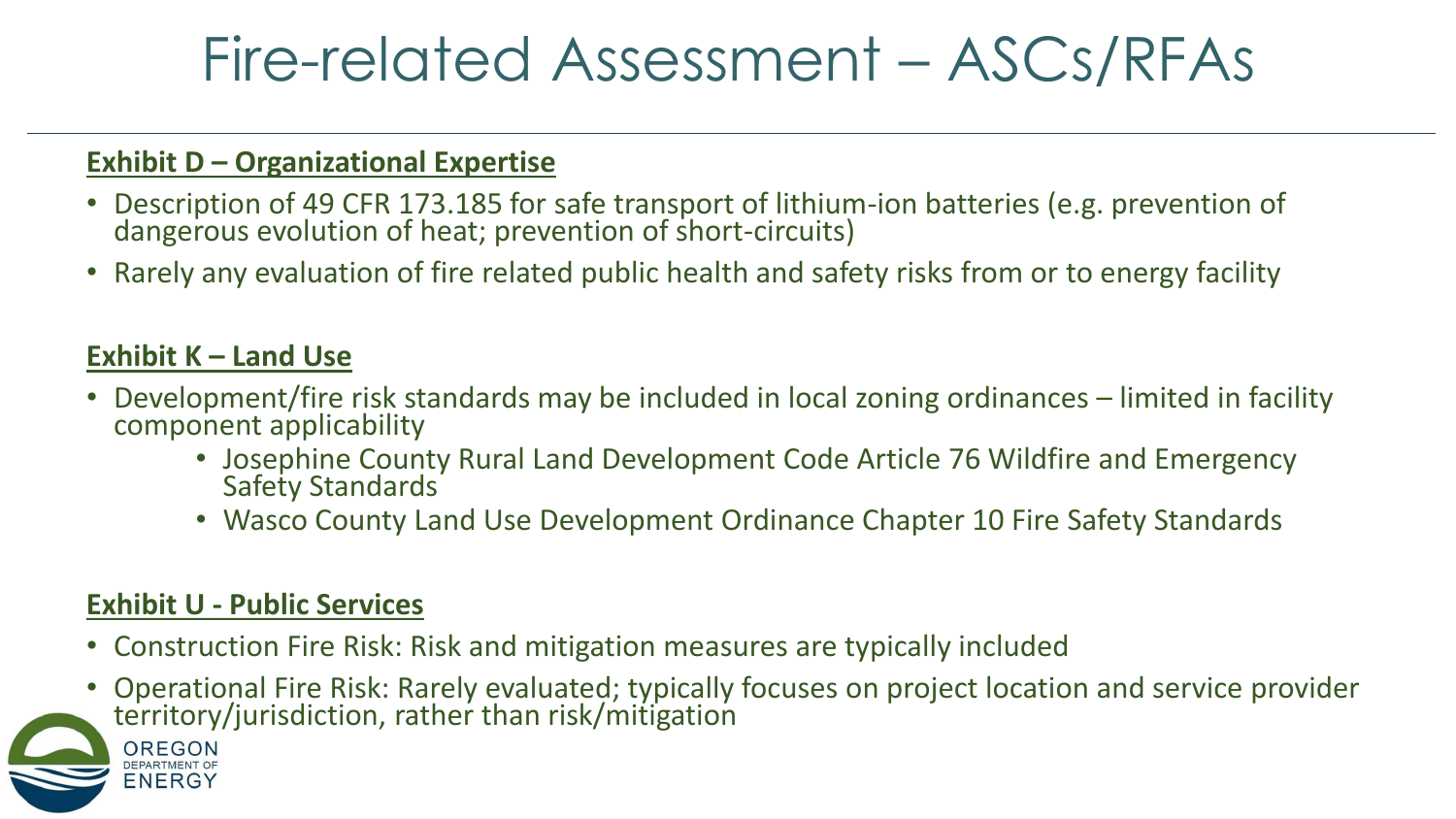## Authority for Council Standards

- The Council is responsible for ensuring that state that the siting, construction and operation of energy facilities is consistent with protection of the public health and safety and the environment. ORS 469.310.
- The Council has the authority to adopt standards for the siting, construction, operation and retirement of facilities under ORS 469.470 and 469.501.



2020-21 Wildfire Perimeters Oregon Wildfire Risk Explorer: [https://oregonexplorer.info](https://tools.oregonexplorer.info/)

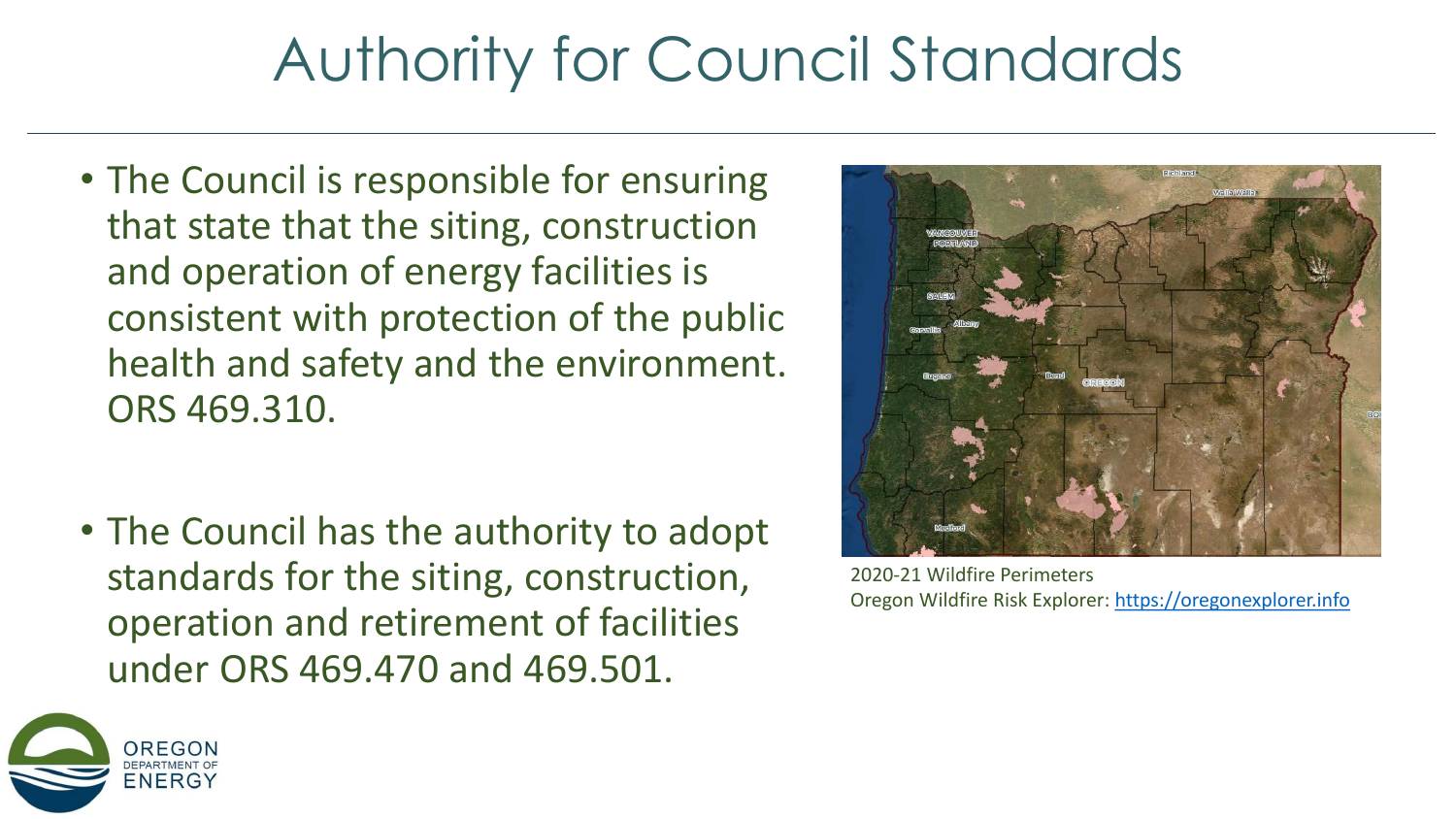# Rulemaking Objectives

- Minimize the risk of a facility subject to the Council's jurisdiction causing a wildfire
- Ensure that sufficient programs and procedures are in place to ensure the protection of public health and safety in the event that a wildfire does occur at an energy facility site, regardless of the source of ignition.
- Maintain consistency with the wildfire mitigation rules adopted by the PUC to the extent possible.

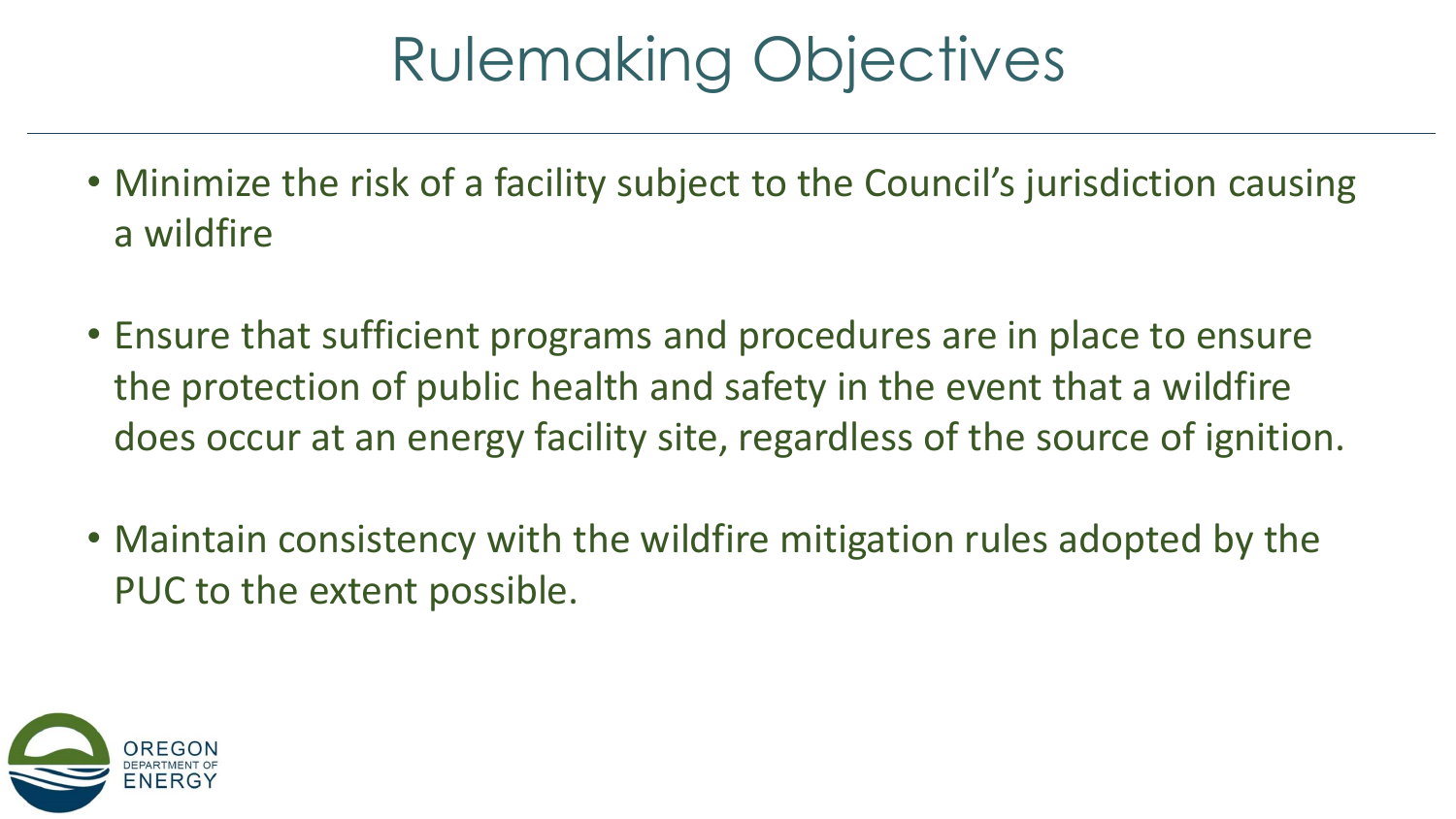## Policy Discussion Topics

- Regulatory Approach
- Applicability
- Risk Analysis
- Preventative Actions and Programs
- Other Issues

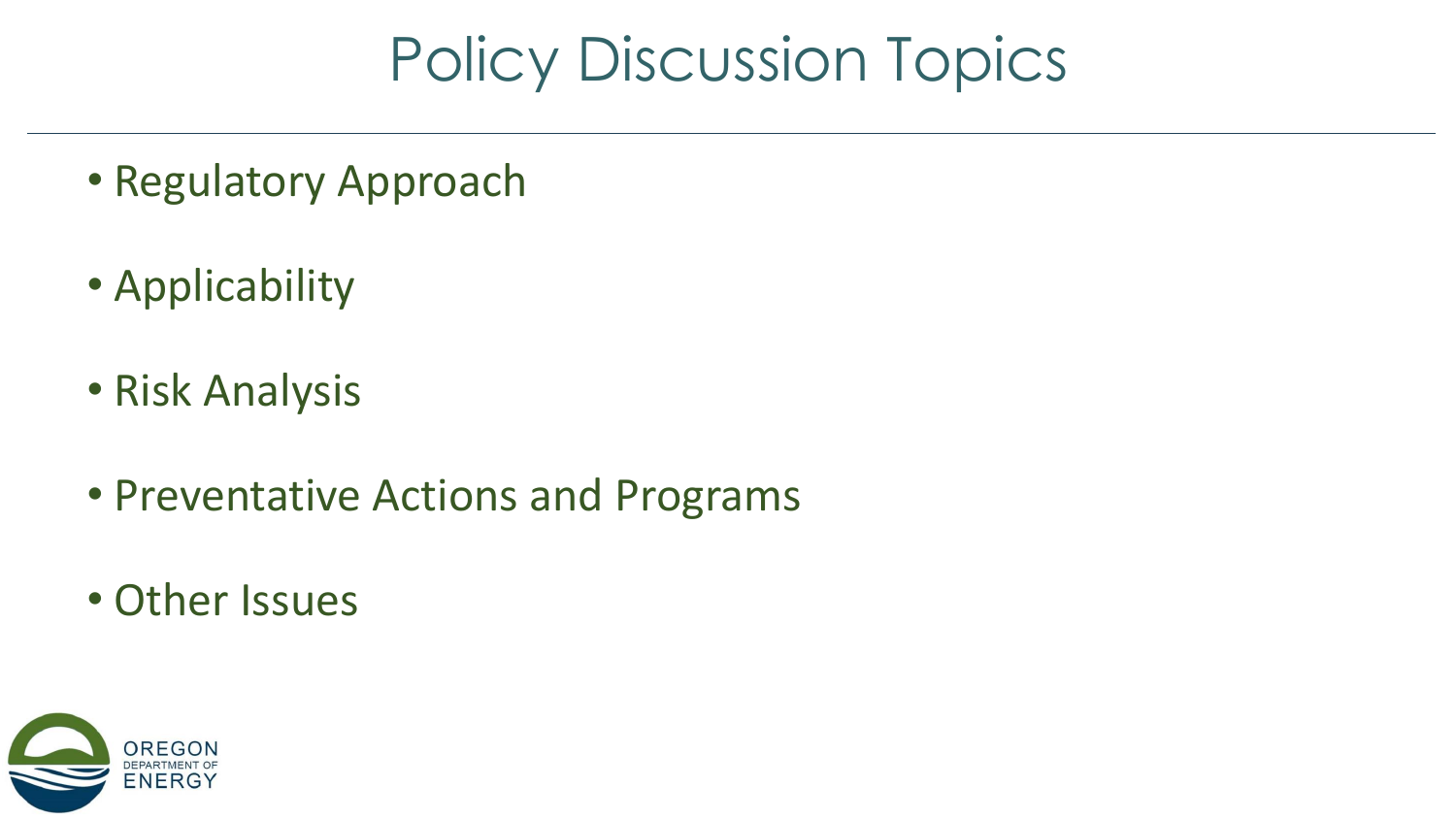## Regulatory Approach

- ORS 757.963 requires public utilities to develop and operate in compliance with Wildfire Protection Plans.
- Mitigation must reflect "a reasonable balancing of mitigation costs with the resulting reduction of wildfire risk."
- For consistency, the Department has recommended that the Council follow a similar approach, but is interested in hearing if other options, in addition or in-lieu of planning requirements, should be considered.

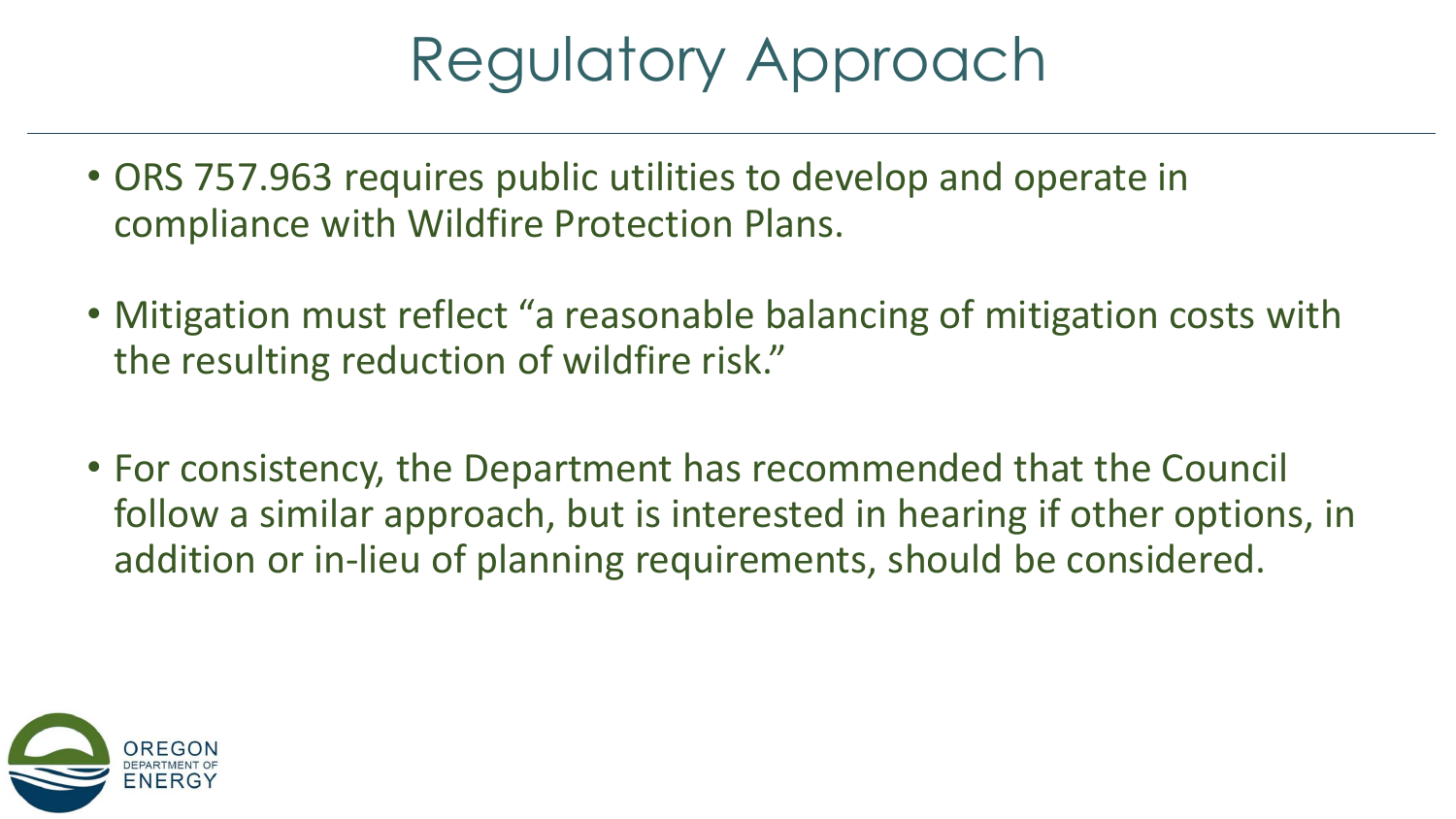## Regulatory Approach

- What approach should the Council take to prevent and mitigate wildfire risk in the siting of energy facilities?
- Is a facility-specific wildfire plan an appropriate and effective way to mitigate wildfire risk?
- Should a specific standard be used to evaluate plans (e.g. risk is minimized, risk is less than significant)?

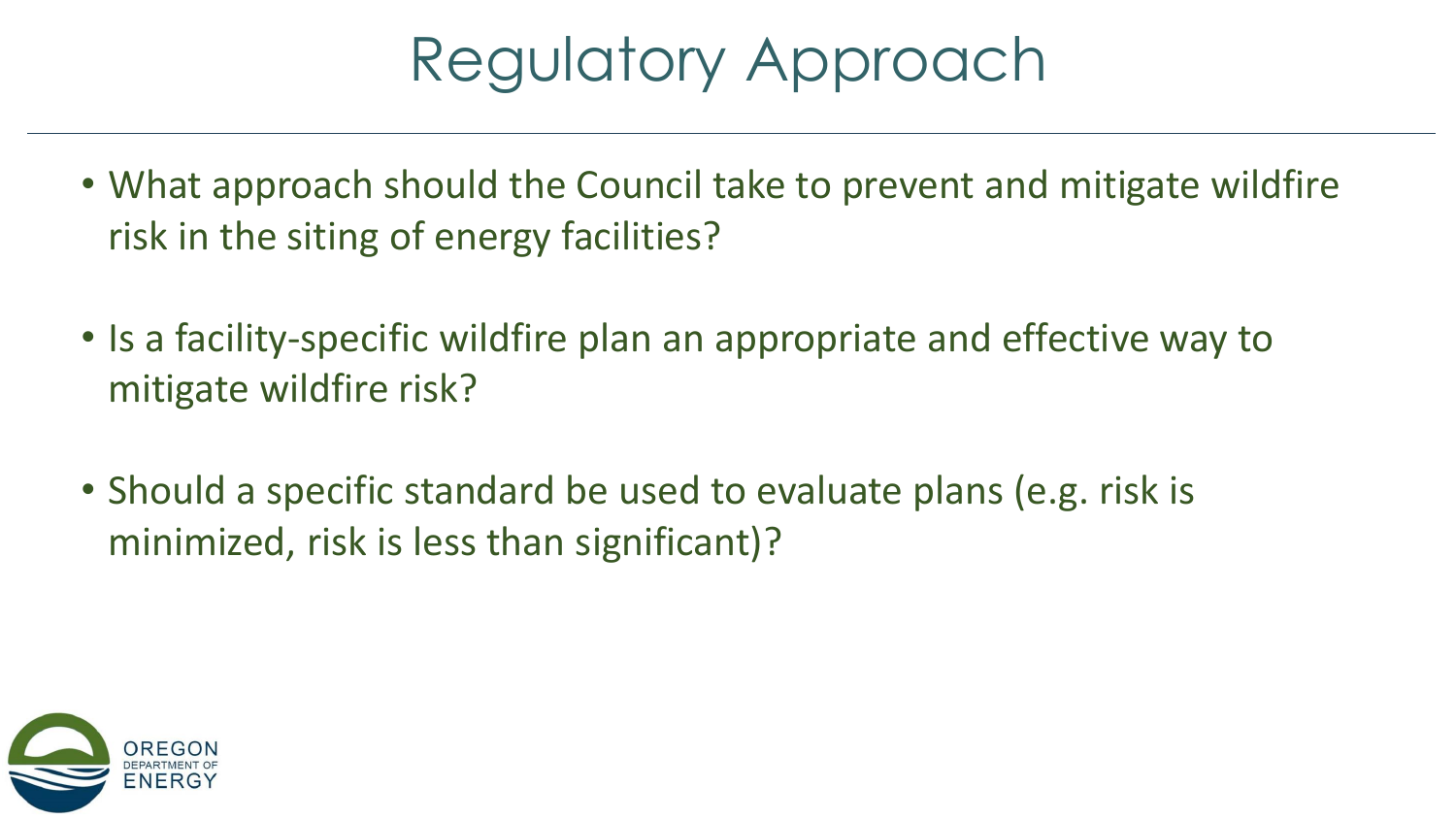# **Applicability**

- ORS 757.963 and the implementing PUC rules apply to electric utilities, including generating and transmission resources.
- The Council has jurisdiction over many types of energy facilities, generally based on size or capacity, including:
	- High-voltage transmission lines
	- Wind and solar power generation facilities
	- Natural gas power plants, pipelines and storage facilities
	- Fuel pipelines and production facilities

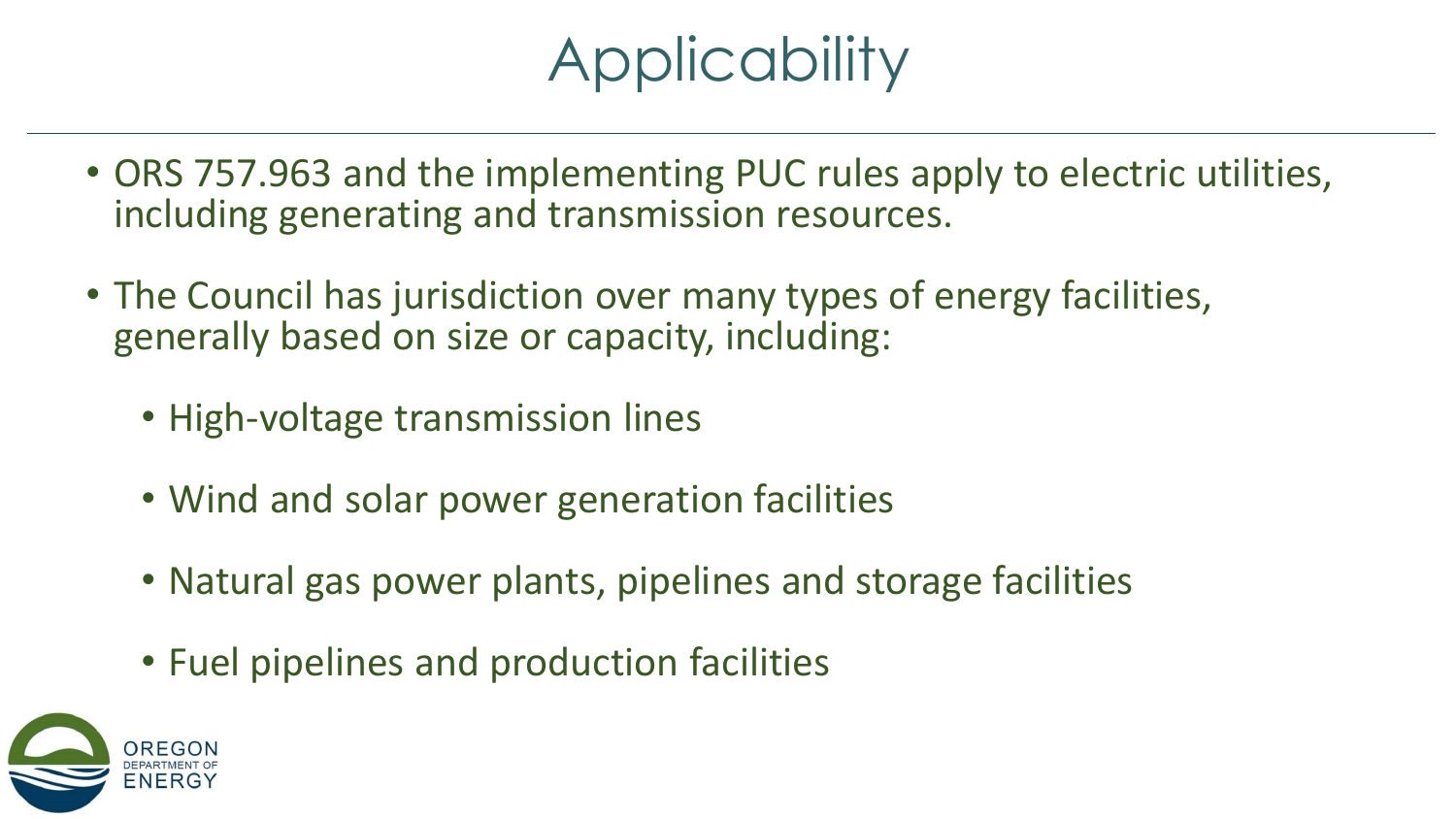# Applicability Questions

- Should a Council rule apply to all newly proposed energy facilities in Oregon or just electric power generation facilities (and associated transmission lines)?
- Should other factors (i.e. geography, zoning, design) be considered?
- Are there facilities that should not be subject to a wildfire prevention and mitigation standard?
- Should special consideration be given to facilities that are subject to a PUC/COU approved wildfire protection plan?

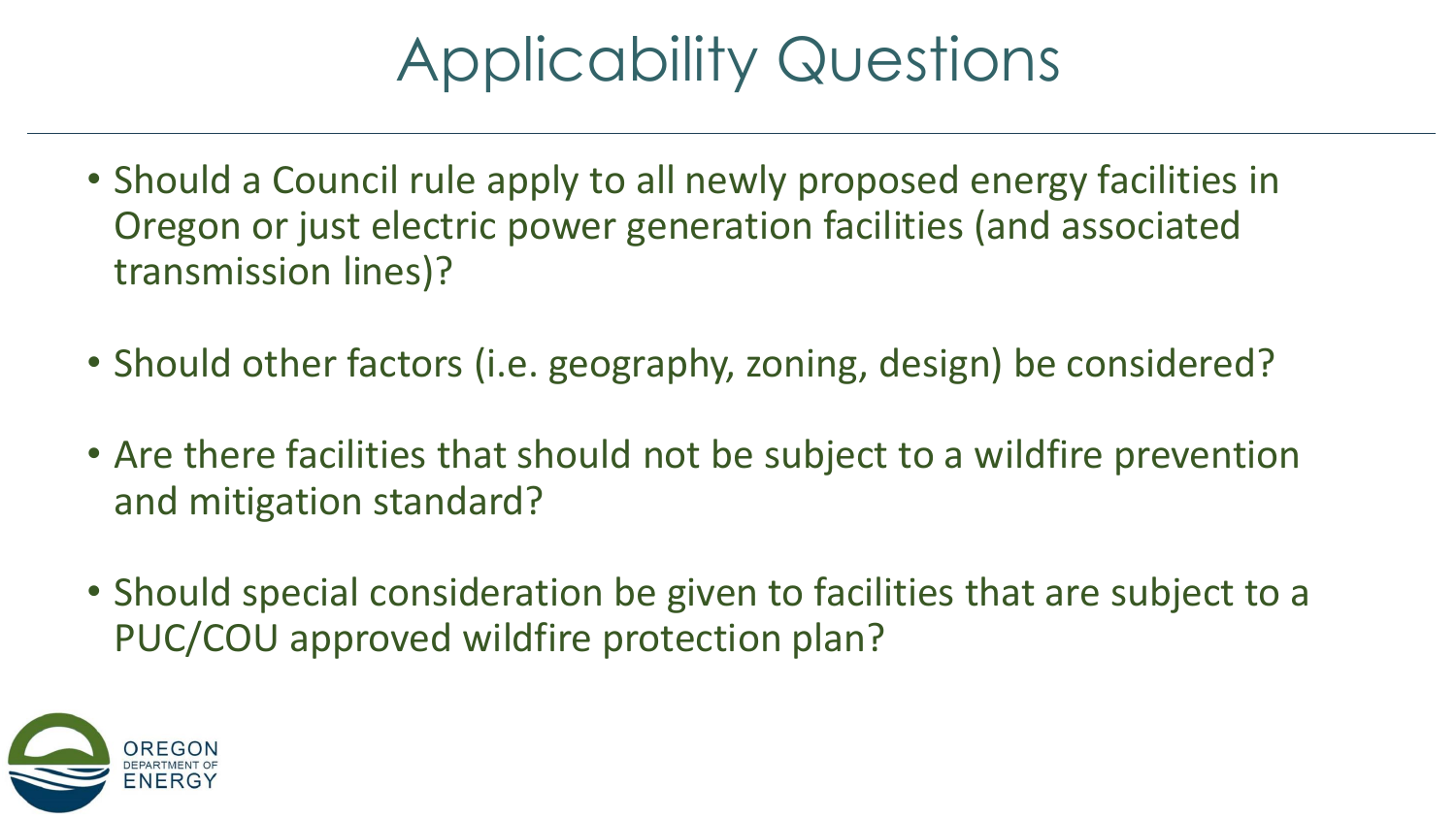#### Criteria for Wildfire Protection Plans under ORS 757.963

- Identification of areas of heightened risk of wildfire
- Means for mitigating wildfire
- Preventive actions and programs to minimize risk of facilities causing wildfire
- Protocols for deenergizing power lines and adjusting power system operations



- Vegetation management protocols
- Development, implementation and administration costs
- Community outreach and public awareness efforts

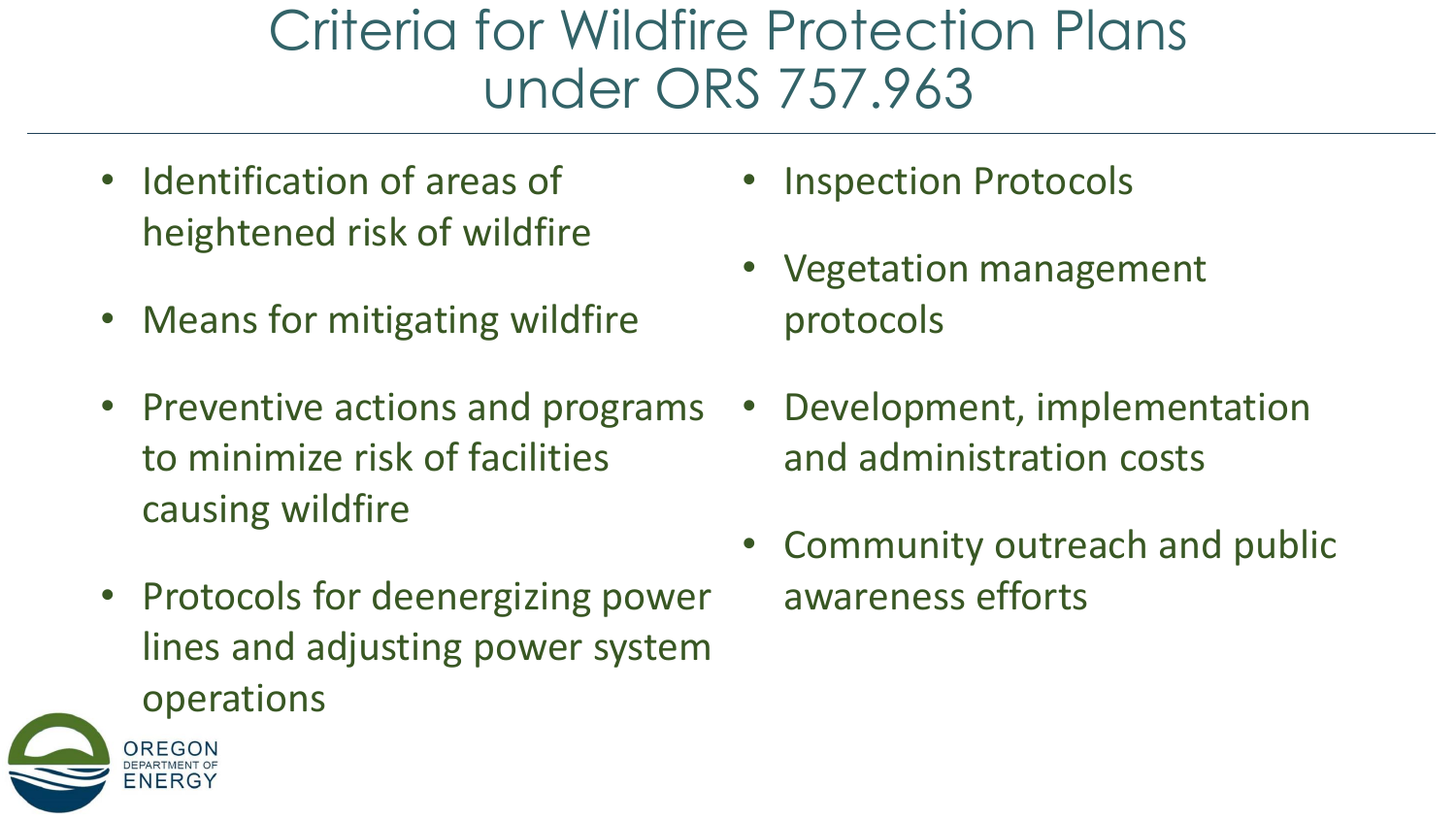#### What is Wildfire Risk?





Adapted from: Gilbertson-Day, J. W., Stratton, R.D., Scott, J. H., Vogler, K. C., & Brough, A. (2018). Pacific northwest quantitative wildfire risk assessment: methods and results. *Pyrologix: Missoula, MT, USA*.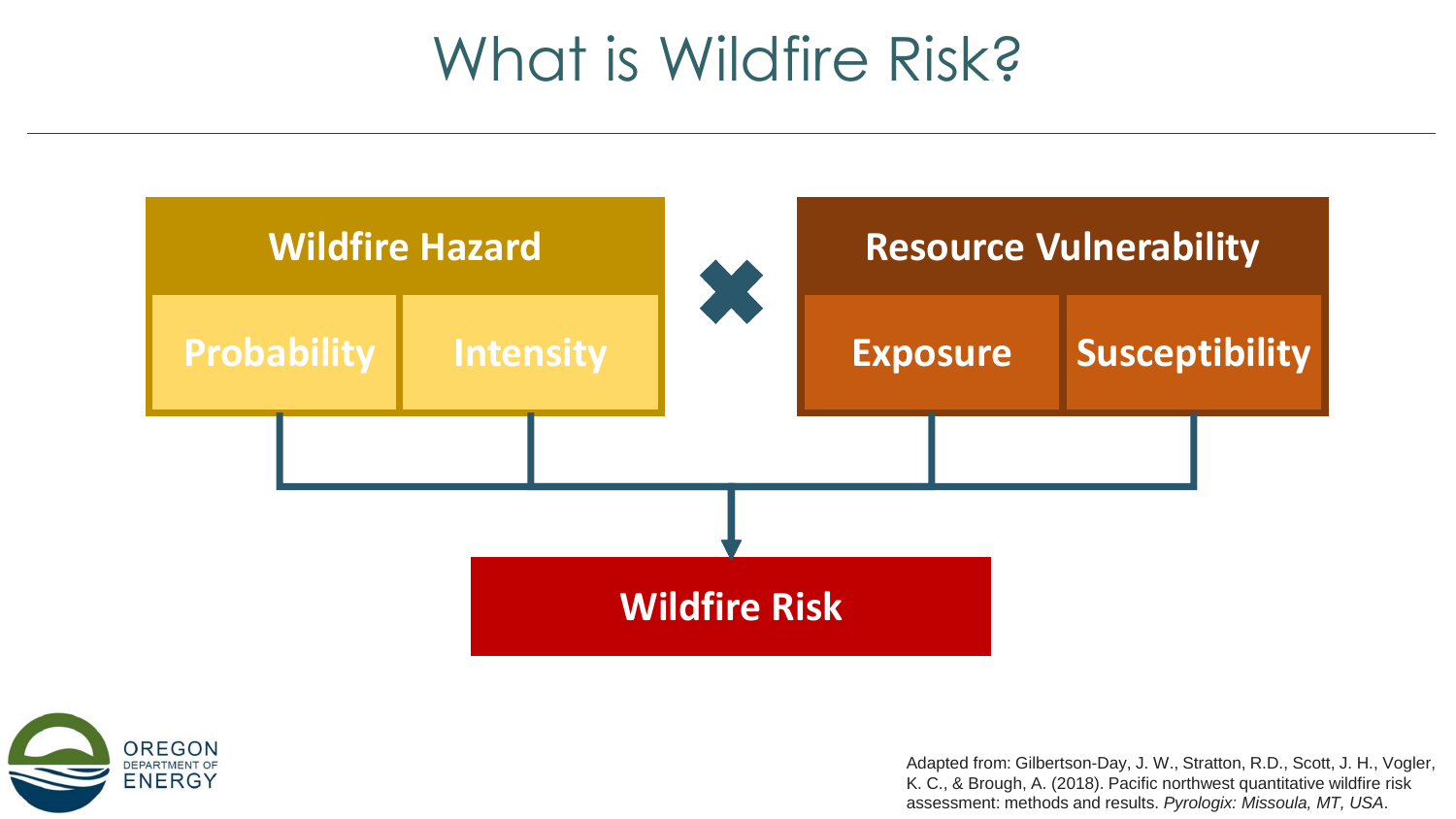## Risk Analysis

- ORS 757.963 requires utilities to identify areas subject to a heightened risk of wildfire in service territory.
- Proposed PUC rules allow utilities to choose what models or sources of information to use, but require risk analysis to identify:
	- Baseline wildfire risk, including topography, vegetation, utility equipment in place, and climate.
	- Seasonal wildfire risk, including cumulative precipitation and fuel moisture content.
	- Risks to residential areas served by the Public Utility
- Risks to substation or powerline owned by the Public Utility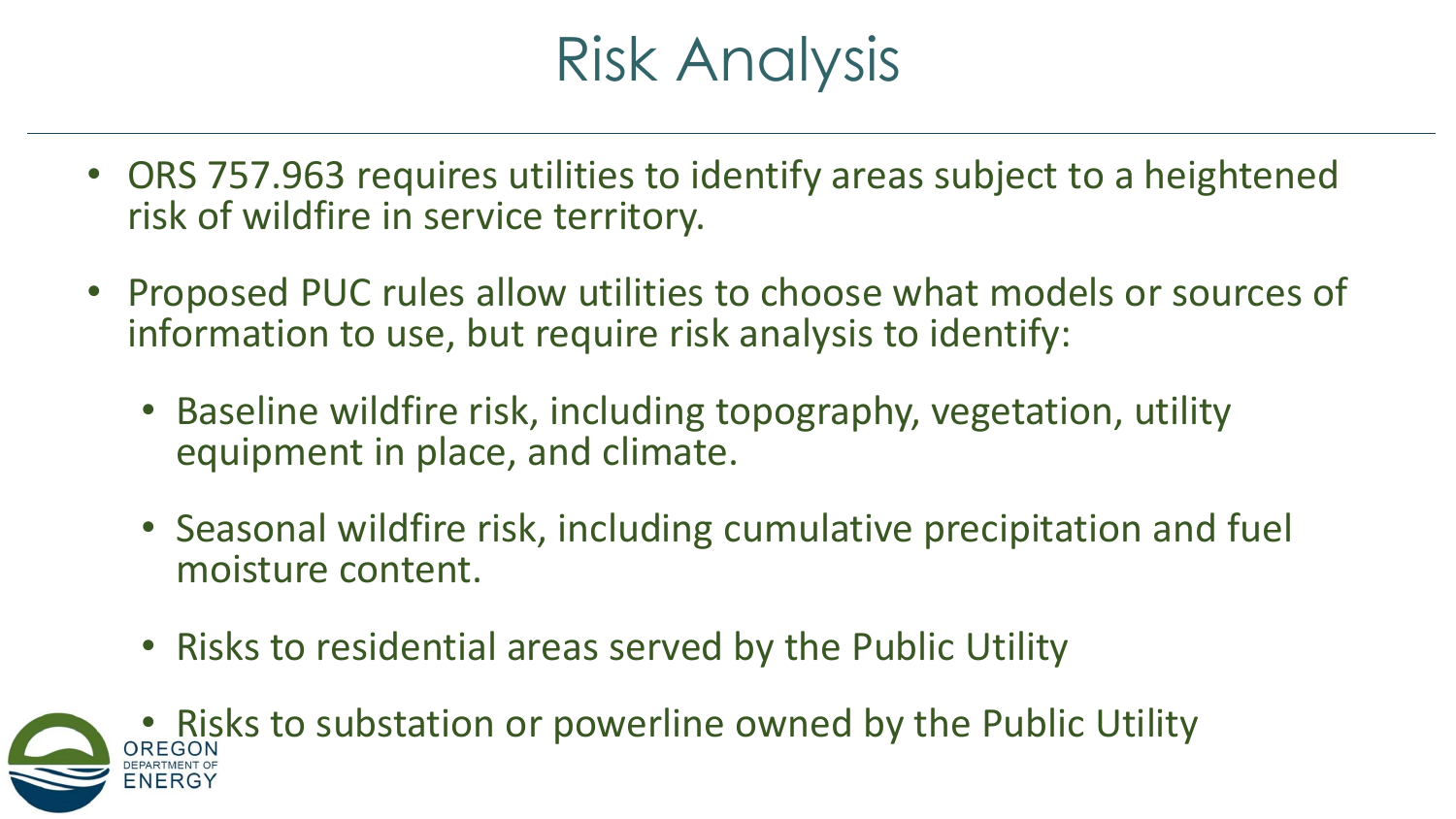## Risk Analysis

- ORS 477.490 establishes the Oregon Wildfire Risk Explorer as the Oregon's official wildfire planning and risk classification mapping tool.
- The Wildfire Risk Explorer considers recreation opportunities, timber and agricultural resources, and wildlife, into the vulnerability analysis.



Watershed level wildfire risk summaries Oregon Wildfire Risk Explorer: [https://oregonexplorer.info](https://tools.oregonexplorer.info/)

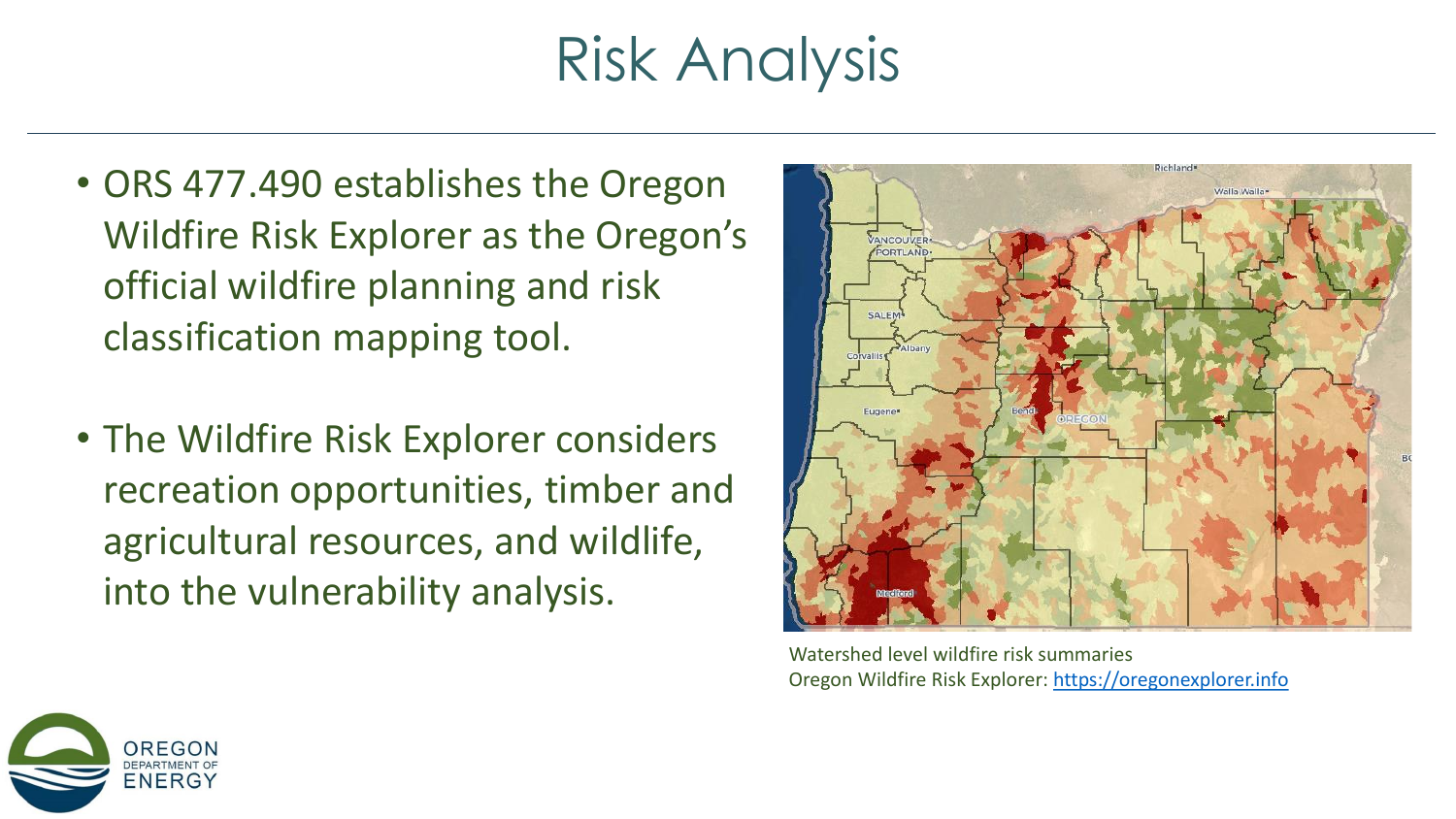## Risk Analysis Questions

- What criteria for an applicant's risk analysis should be included in a council rule or standard?
- Should a specific methodology or data source, such as the Oregon Wildfire Risk Explorer, be required?
- What is the appropriate analysis area for wildfire risk analysis? Should it extend beyond the site boundary?
- Should analysis focus on public health and safety, or should a broader set of resources be considered?
- How should potential impacts of climate change be considered?

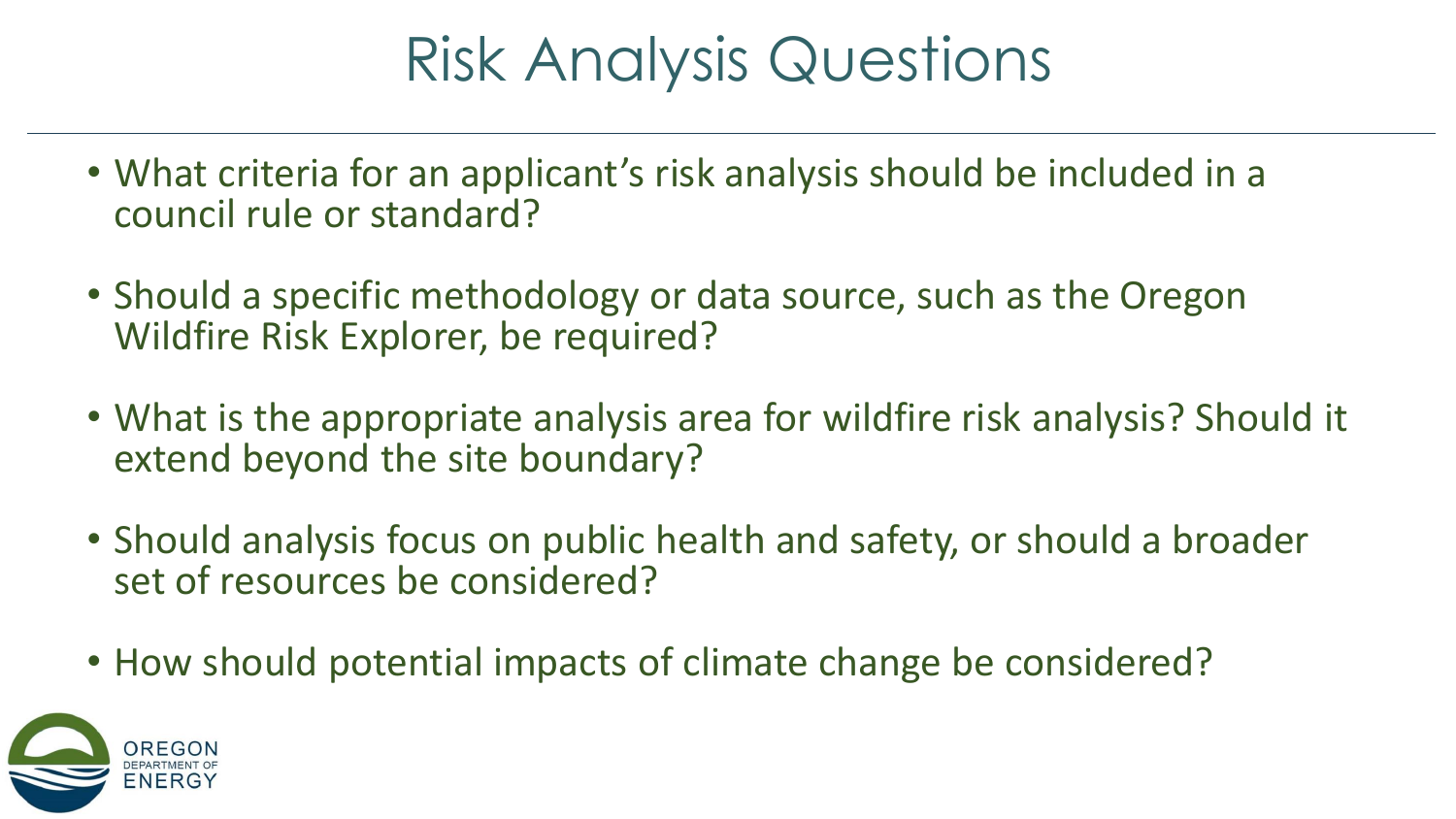## Preventative Actions and Programs

- Preventative actions and programs included in PUC rules and current Wildfire Protection Plans include:
	- Deenergization of Power Lines (i.e. Public Safety Power Shutoffs)
	- Enhanced inspections in high fire risk zones
	- Enhanced vegetation management in high fire risk zones
	- System hardening

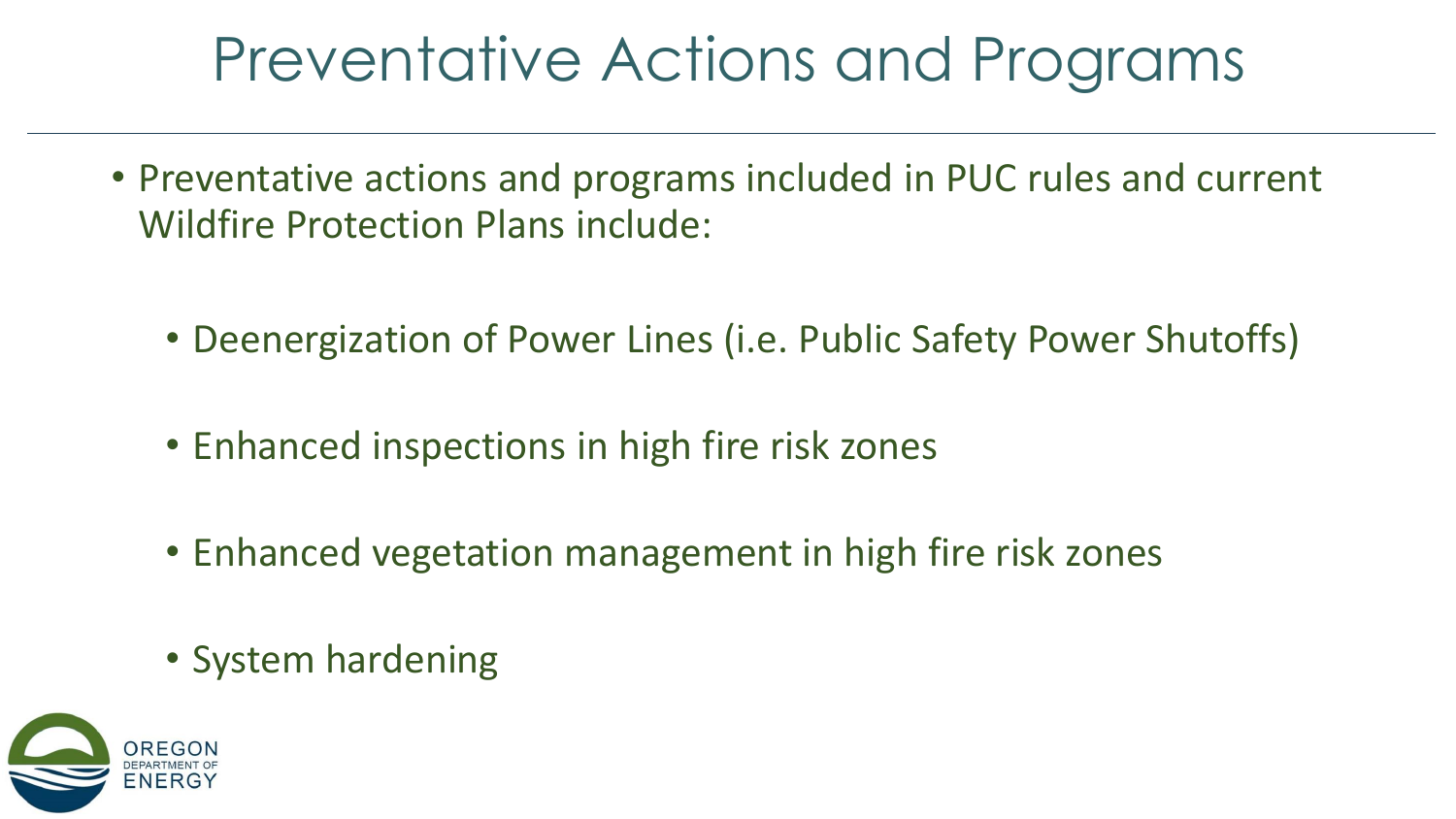## Preventative Actions and Programs

- What preventative actions and programs should be required under a Council rule or standard? How should they be evaluated?
- Should a Council Standard require specific de-energization protocols or operational requirements?
- Should a Council rule prescribe specific standards or requirements for visual inspections and vegetation management for a generating facility's associated transmission lines?
- Should specific safety devices or design features be required or recommended?

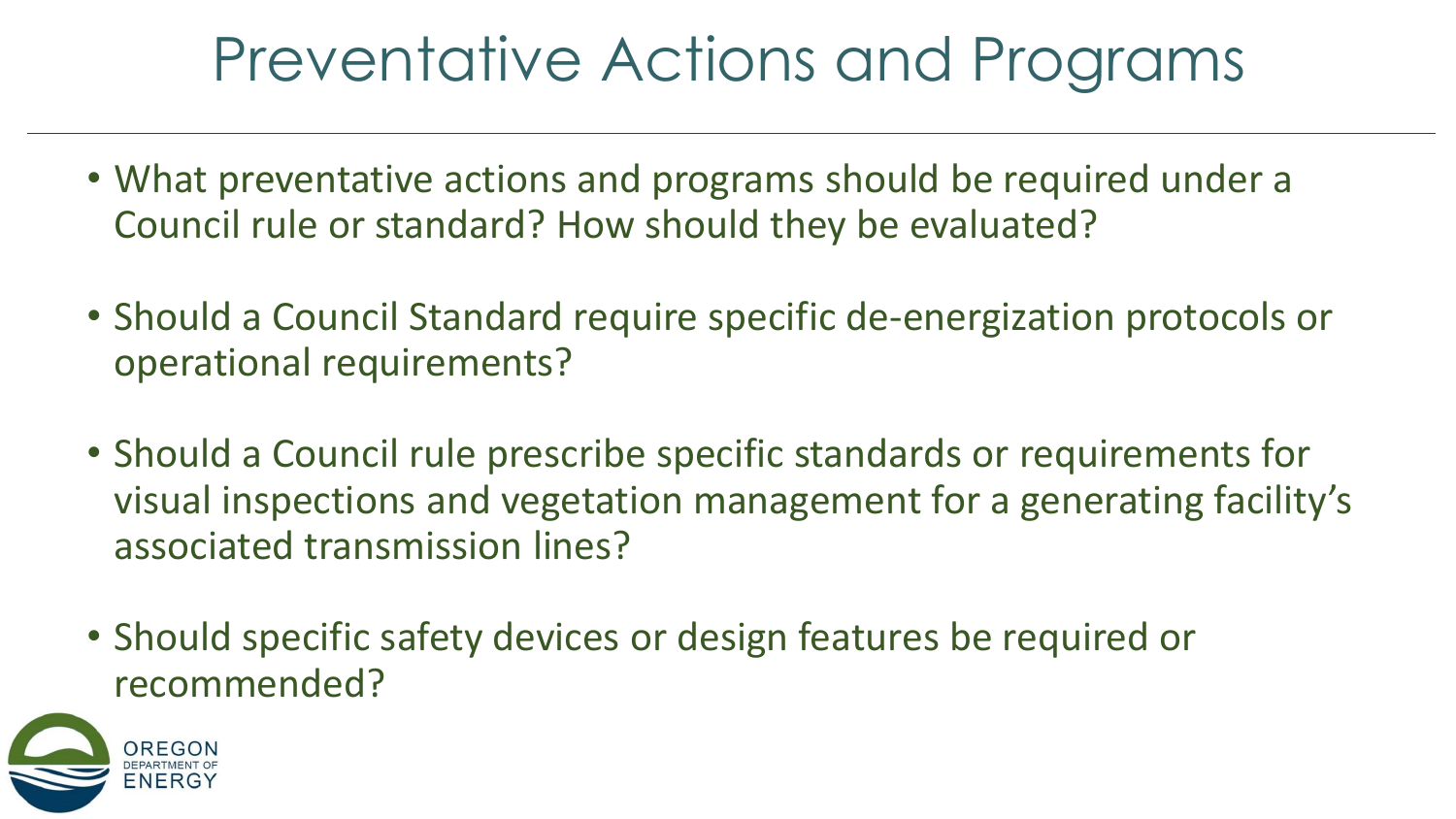## Other Standards

- Should particular land use/development standards (e.g. defensible space requirement, access standards) be required?
- Should the Council adopt or enforce specific fire safety codes or standards for construction or operation of a facility?
- Are there special training needs for emergency responders or fire protection service providers associated with certain types of facilities or facility components?

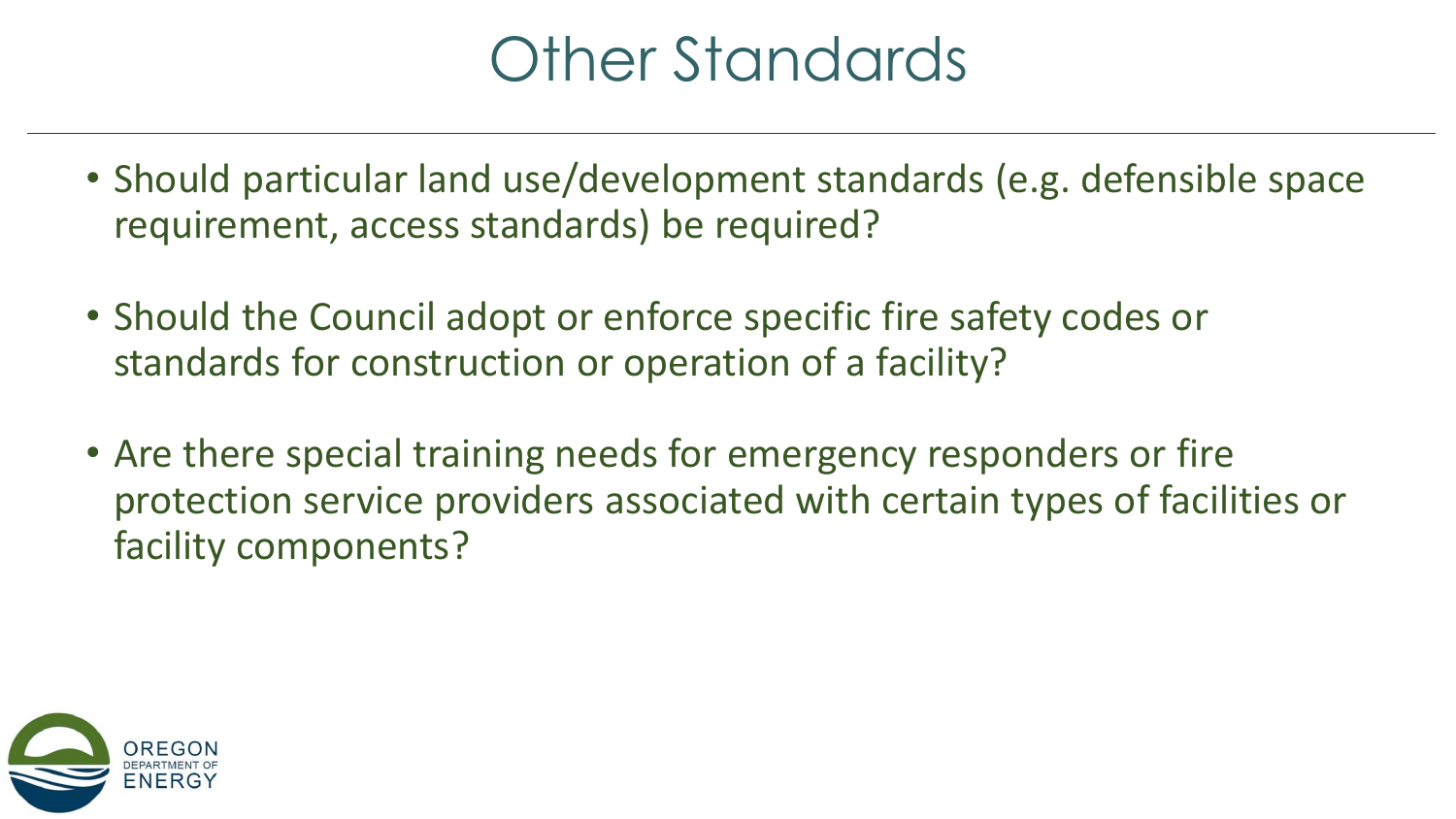### Next Steps

- Please provide written comments or suggestions to [EFSC.rulemaking@energy.oregon.gov](mailto:EFSC.rulemaking@energy.oregon.gov) by March 1, 2022.
- Are additional workshops or engagement opportunities needed?
- Are there specific persons or communities likely to be affected by the proposed rules?